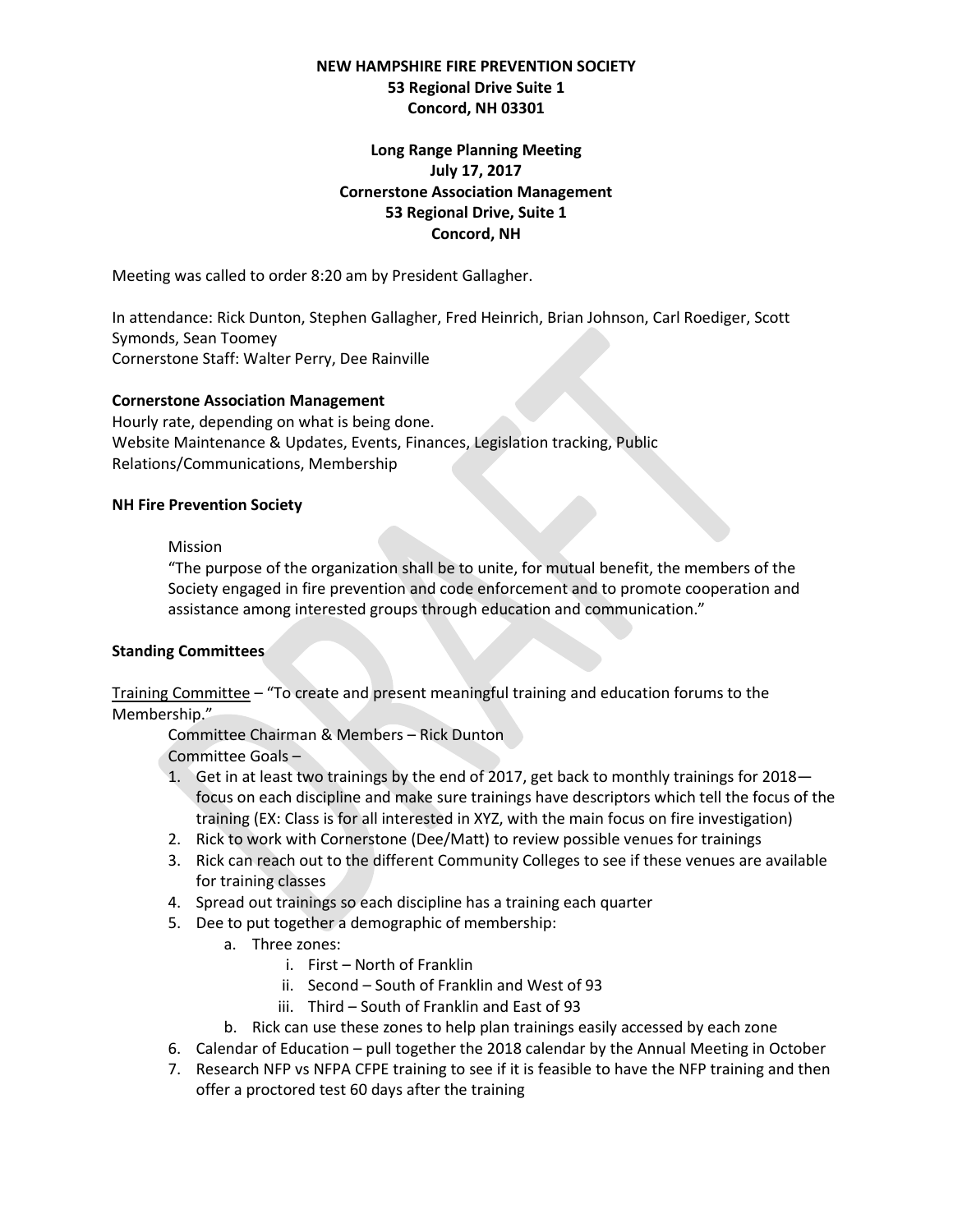# **NEW HAMPSHIRE FIRE PREVENTION SOCIETY 53 Regional Drive Suite 1 Concord, NH 03301**

- 8. Rick will get venue & a training together to couple with the October  $4<sup>th</sup>$  Annual Meeting; possibly have Rick Wood put on and "Egress" training
- 9. Scott Symonds will work with Sheryl Nielsen to get the NH Youth Firesetter Task Force training back on track
- 10. Plan the Christmas party for December  $6<sup>th</sup>$  suggested possible venues:
	- a. Puritan
	- b. Cheers/Concord
	- c. The Foundry/Manchester
	- d. Harts Turkey Farm
	- e. Get any suggestions to Dee, as it needs to be scheduled as soon as possible.

Legislative Committee – "To proactively pursue legislation that affects the fire and life safety of people and buildings through writing, sponsoring, testifying at legislative hearings and draft Bills."

Committee Chairman & Members – Jeff Emanuelson

Procedure for Tracking Legislation – no activity right now; Walter Perry at Cornerstone is available to track Legislation, if there is interest

Membership Committee – "To update the membership roster and actively pursue new members."

Committee Chairman & Members – Scott Symonds

New Member Campaign –

- 1. Scott will launch one (most likely) in the Fall
- 2. Scott-continued outreach when attending other group meetings
- 3. Possibly exhibit at several industry events?
- 4. Scott to reach out to Frank (?) to see if he has original graphic art for pin.

Nominating Committee – "Shall comprise of at least 2 members of the Board, This committee shall request nominations from the membership 3 months before the annual meeting."

Committee Members – Carl Roediger and Fred Heinrich

Time Line – for this year's Annual meeting, there is no time to change the current slate of officers according to the Bylaws, however membership can propose a nomination up until the Annual Meeting. The Nomination Committee will keep the current roster of Officers as the slate for this year, however Steve Gallagher did express an interest in stepping down by the end of 2018.

# Additional Committee/Sub-Committees:

Website

Point Person: Brian Johnson

- 1. Board should look over website and let Brian or Dee know of any updates or changes they want to see happen
- 2. Brian will look it over and work with Dee to get website current, engaged, and organized
	- a. Dee will set Brian up with access & train him on WordPress, where needed
	- b. Steve gave Brian a list of suggested changes to website content
	- c. Some website links need research, as they are broken
	- d. Site needs to address active, current information on the NH Youth Firesetter Task Force and the NH Sprinkler Coalition